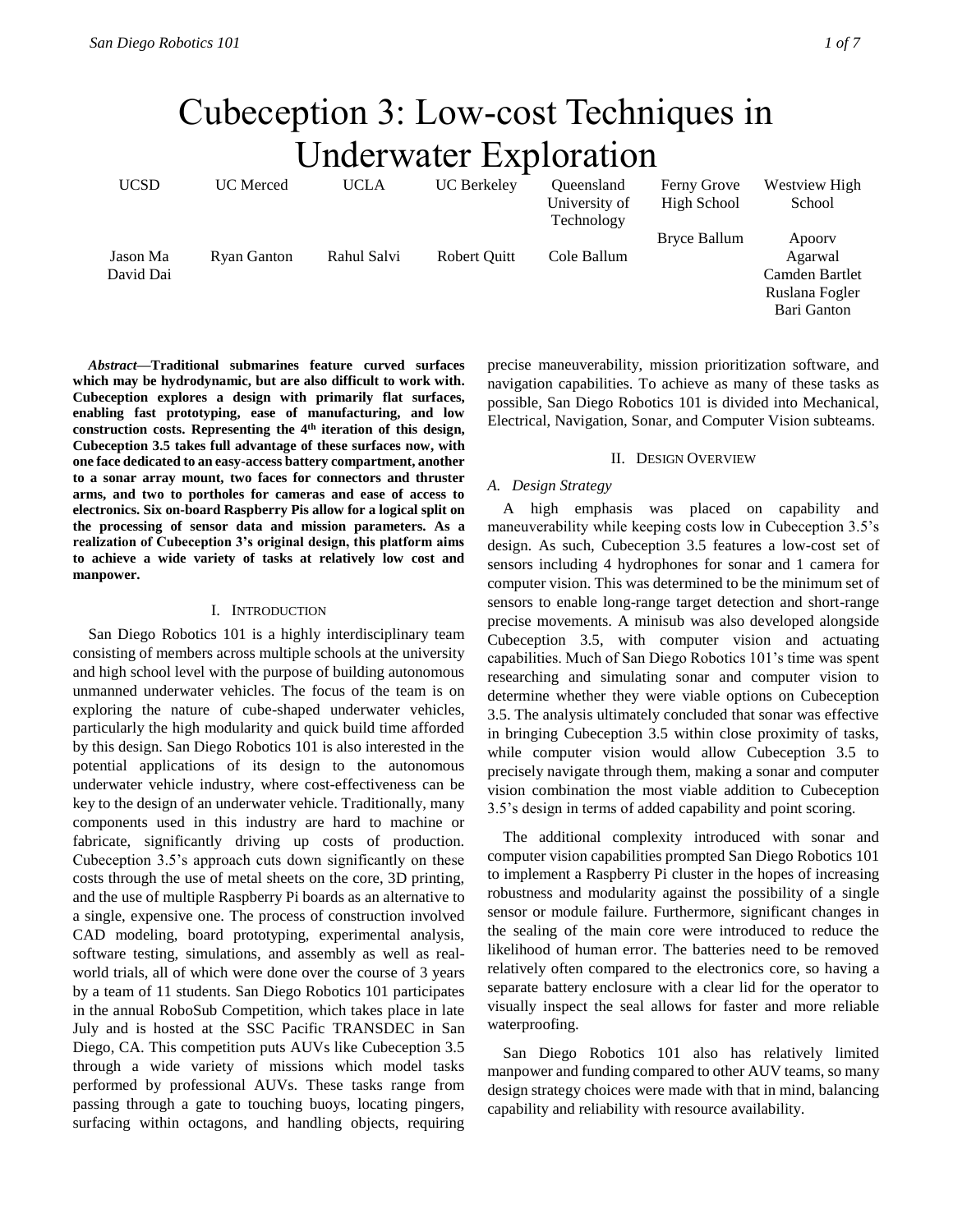

Fig 1. Full model of Cubeception 3.5.

#### *B. Hardware Overview*

Cubeception 3.5's core is based off of Cubeception 3's core, with the same screw-fastened lid and portholes for cameras to see out of. The addition of a more maintainable battery enclosure makes Cubeception 3.5 a more robust and maintainable platform than ever before.



Fig 2. High level overview of Cubeception 3.5's hardware.

# *C. Electronics Overview*

Cubeception 3.5's electrical hardware has been completely redesigned for this year. Each of the many custom circuit boards was designed in the EAGLE PCB design suite, then sent out for fabrication to a local PCBA manufacturing business. Many design considerations were made to effectively meet the requirements that were placed on Cubeception 3.5's design. The final result is an electrical subsystem that efficiently delivers power to and carries signals between the different parts of the robot. Having custom FPGA boards also allows for more sensor data throughput, further increasing the effectiveness of intensive software subsystems.

# *D. Software Overview*

Cubeception 3.5's new distributed computation model improves the performance of each individual component and promotes high parallelism in its software functionality. Having a cluster of Raspberry Pi 2s naturally allows many intensive processes to be run at the same time, increasing the overall throughput and decreasing the latency of the system. Individual computers are given specialized tasks, creating very logical divisions between responsibilities. Less resources need to be devoted to scheduling processes and ensuring timing accuracy at the cost of increased inter-process communication. Instead of a "tall" software stack with many processes built upon each other, Cubeception 3.5's stack is "wide", with many processes sharing information, but able to proceed with the loss of any individual machine.

#### III. MECHANICAL DESIGN

#### *A. Thrusters*

Cubeception 3.5 features a major upgrade in thrusters over previous designs, which utilized bilge pumps and Blue Robotics T100 thrusters. Since there is always a chance that a motor may fail during a mission, having some redundant ones enables the software to correct course in the event of a motor failure. However, one of the major issues in previous designs was the complexity and unreliability of maintaining a large number of thrusters, which broke often and did not provide much thrust.

In this iteration of Cubeception, VideoRay thrusters and Blue Robotics T-100 thrusters were used in a heterogeneous setup to enable stronger thrust in one axis of movement and rotation. Likewise, this allows for a much faster maximum speed in the directions and angles that require the most motion.

# *B. External Mounting*

The PVC rectangular prismatic frame was removed from Cubeception 3.5, as it did not provide enough benefits to justify its continued use. Although this exposes the core and outer components to potential impacts, it also simplifies cable management for the robot, allows for easier maintenance of the thrusters, decreases drag during movement, and allows the motors to run with less interference against the sensors located on the core. Pylons will extend from the sides of the robot to house these Blue Robotics thrusters, away from the robot and each other.



Fig 3. Pylon mounts for Blue Robotics T100 Thruster.

#### *C. Cube Core*

As an improvement over Cubeception 3's core design, Cubeception 3.5's core features greater ease of access to the batteries while improving the robustness of the seal by replacing threaded holes with latches. With the introduction of a separate battery box outfitted with these latches, the lifespan and reliability of the seal has increased greatly.

The two most appealing options for such an enclosure were two smaller enclosures on the side of the core or a large one integrated into the core. Although the two smaller enclosures offered a more even distribution of weight, the single integrated enclosure was easier to build and required fewer changes from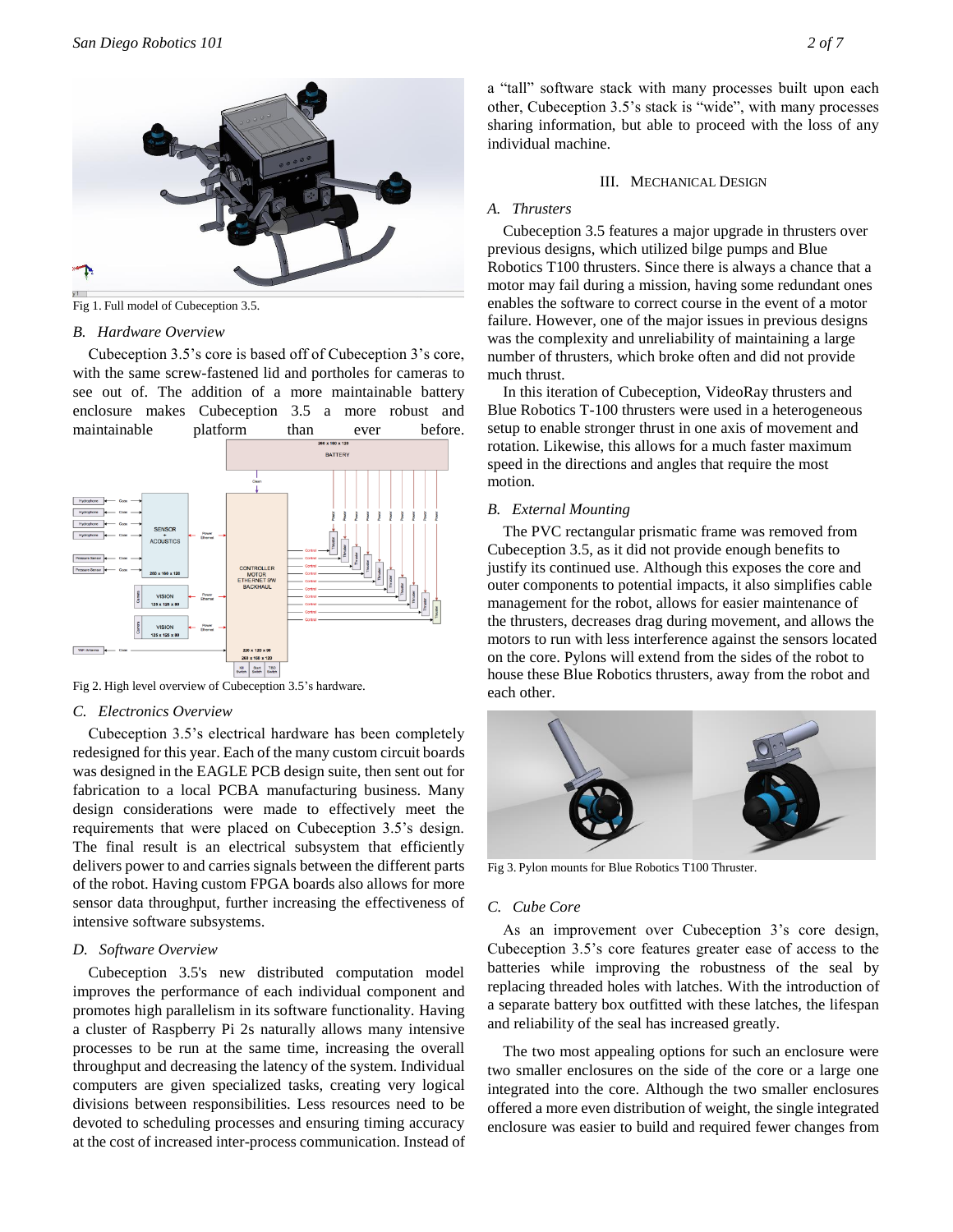# *San Diego Robotics 101 3 of 7*

Cubeception 2's core. More space was also available on the sides of the core for thruster mounting in the single enclosure design. This decision resulted in a trade-off involving slightly increased complexity in software for greatly reduced complexity in hardware.



Fig 4. Cube core with integrated battery box on top.

#### IV. ELECTRONICS DESIGN

#### *A. Motor Driver Design*

To control each of the motor outputs onboard the vehicle, a custom motor driver board was designed and fabricated. Previous boards and most off-the-shelf solutions faced issues with the amount of resolution available on the pulse-width modulated (PWM) signal. This board utilizes a Pololu Maestro 12 servo controller to generate the appropriate signals for the thrusters on board, has indicators to show which motors are actively being sent commands, and connects to all of our hardware and software interfaces including a Raspberry Pi, which can command any of the board's 12 PWM channels over SPI. Furthermore, the signals sent to the thruster subsystem are opto-isolated, which helps prevent sudden power spikes from affecting the other electronics.



Fig 5. Motor driver shield.

# *B. Power Distribution Board Design*

Efficiently supplying each subsystem with power is done by

using a custom power distribution board. The design features several DC converters to take the 11.1V input from the batteries and create 5V, 3.3V, and 1.8V outputs. As the battery voltage is subject to dropping largely when multiple motors are in use, creating large fluctuations, the board splits power between "dirty" and "clean" sides. Dirty power may fluctuate greatly, but clean power is regulated to produce a steady voltage, ideal for sensitive electronics.

# *C. FPGA Shield Board Design*

To address the Raspberry Pi's lack of high throughput I/O, a custom FPGA shield board was designed. An FPGA was found to be the most suitable system because of its high configurability, making the shield a modular attachment to any Raspberry Pi. The card is capable of both input and output, so it is critical to both the sensor and sonar subsystems. The onboard Xilinx Artix-7 FPGA is programmed in VHDL using Xilinx tools and is more than powerful enough for each task to which it is assigned.

# *D. Sensor Board Design*

Cubeception 3.5 features a custom circuit board for polling sensor data from its IMU and pressure sensors. The board has a total of nine STMicroelectronics LIS3DSH accelerometers, nine STMicroelectronics LIS3MDL magnetometers, and four InvenSense MPU3300 gyros, exploiting the advantages of multiple-sensor systems to great effect. Additionally, there are analog to digital converters for the Measurement Specialities UltraStable 300 pressure transducers on the vehicle. A Raspberry Pi is incapable of the I/O throughput necessary to read all the sensors in reasonable time, so the FPGA shield card is incorporated with the sensor board. The FPGA is able to read each sensor while the Raspberry Pi processes the data for other subsystems to consume, resulting in a fast and effective sensing system.

# *E. Sonar Board Design*

To produce sonar pings and listen for their return, Cubeception 3.5 employs 4 Aquarian Audio H1C hydrophones and a specialized circuit card. The PCB turns a digital ping signal into analog output, specifically a gated 15Vp-p 200 kHz sine wave to drive the hydrophones. In addition, the card listens to the analog input from the hydrophone and converts it to a digital signal for further processing, using a quadrature detection method popular in radio systems. Both pathways are bandpass filtered to eliminate undesirable noise introduced by the mechanical systems. Switching TX to RX is designed to happen extremely rapidly, to allow each hydrophone to act as both a sender and a receiver. This means that each hydrophone can send out a ping and immediately listen for responses.

# V. SOFTWARE DESIGN

# *A. Sensor Data*

Cubeception 3.5 has several on-board pressure and inertial sensors. The data from these sensors is filtered and processed to create an accurate representation of the vehicle's position and orientation. To reduce noise in IMU readings, several identical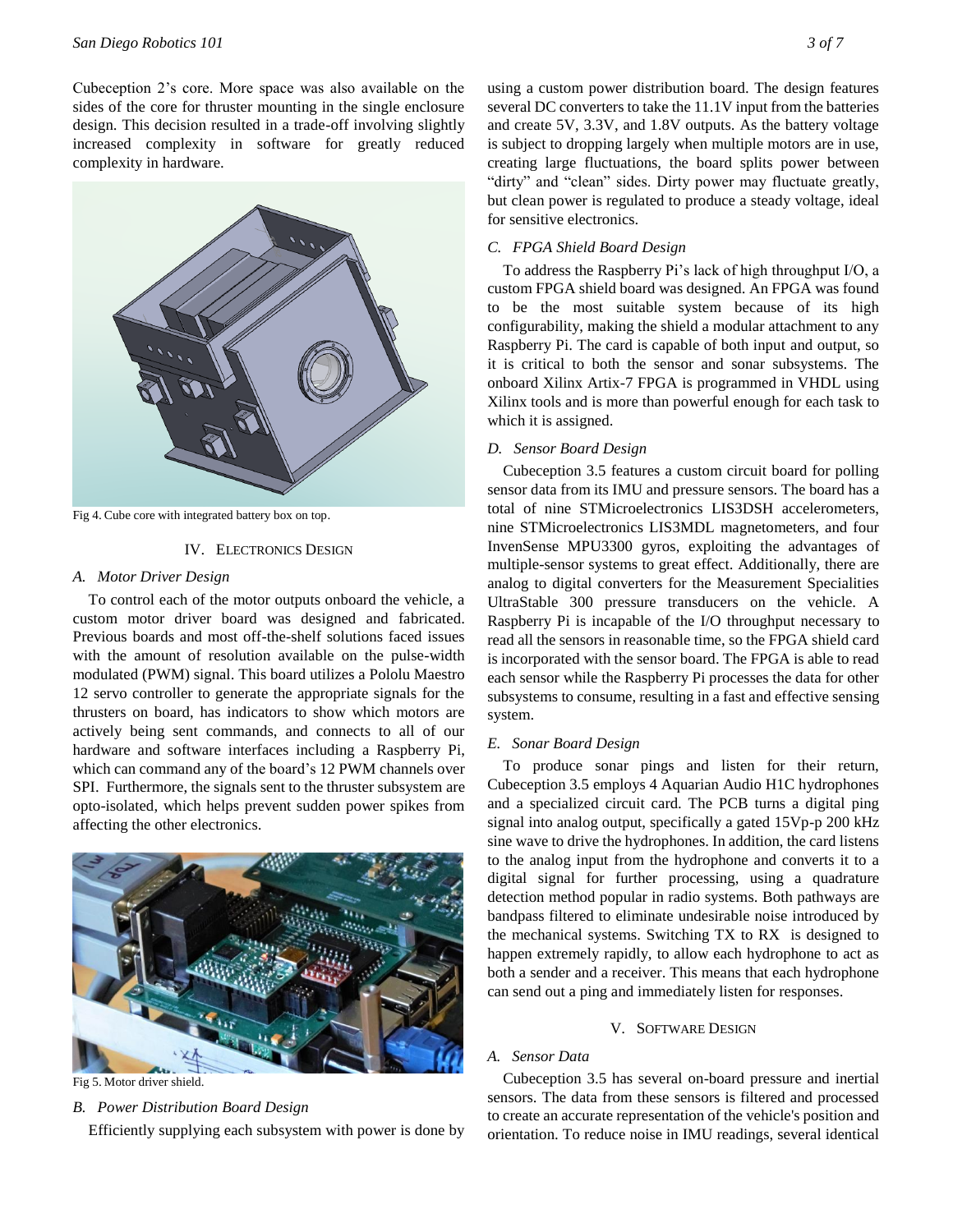sensors are placed in close proximity. The individual signals are then averaged together to produce a final signal with less overall noise.

The data from the 9-axis IMU is fused together using an unscented Kalman filter to produce an estimate of the vehicle's orientation and velocity. Internally, quaternions are used for the orientation representation to prevent gimbal lock; however, a simple conversion in to yaw-pitch-roll format is used in monitoring software because it is more human-readable.

The depth of the vehicle is calculated using two pressure sensors. The sensors are mounted opposite each other on the vehicle such that when the vehicle rotates without changing depth, one sensor reads an increasing pressure while the other sees a decrease in pressure. This setup allows for a stable depth regardless of orientation.

#### *B. Sensor Calibration*

Sensor calibration consists of measuring an offset in the output of each sensor then correcting against this. A special case is magnetometer calibration where nearby metal objects can cause an output that is scaled and shifted. To handle this, the magnetometer output is found as the vehicle rotates, then scaled back to a normal level.

# *C. Networking*

Cubeception 3.5 uses a distributed shared memory(DSM) architecture to facilitate communication between the various subsystems on board. A server process is created at startup for each processing node in the system. Other processes running on the same node can request a shared memory buffer and then access it normally. In the background, the server process will synchronize the buffer with other nodes. Additionally, the server will update local copies of remote buffers with new information as it is received. From the perspective of the client, complex networking has been replaced with simple operations on local data. This separation of complexity allows for faster development and easier debugging.

 The implementation of the DSM software has been improved in several key areas. A new triple-buffered lock-free approach to updates allows clients present new information to the server without blocking. Reading new information has also been made into a non-blocking operation. These new methods allow for better real-time scheduling because the time taken per operation is much more consistent. A performance boost has also been attained by improving the cache performance of the DSM software by moving the most frequently accessed data into contiguous structures.



Machine C



Cubeception 3.5's distributed computing introduced a new challenge for maintainability. Ideally, replacing an individual board in the system does not disturb the other boards. Additionally, replacements should be fast to set up and not require specialized instructions. To meet these needs, a solution was devised using both hardware and software methods. Each board is initially loaded with the same disk image on a microSD card. Specialized GPIO inputs are given to the Raspberry Pi at startup. A setup script then runs on the Raspberry Pi, recognizing these inputs and initializing the appropriate services and setting a static IP address and hostname. Setting the IP address of the board based on its role means that minimal changes are necessary on the other boards to incorporate a replacement. In addition, SSH can be used over Wi-Fi to remotely debug and interface with each Raspberry Pi.

# *E. Logging*

A focus on logging was placed on this year's software design. In the past, only processed data was logged, limiting the potential uses of the data. Cubeception 3.5's logging backend this year heavily leverages the distributed shared memory system to log all data, raw and processed, to local files and over the network. Raw data can be fed back through the processing pipeline to test new algorithms and find potential issues. This processed data can be plotted in real time for visualization and error identification.

#### *F. Navigation*

Cubeception 3.5 has control over all six degrees of freedom, and the software controlling it attempts to make optimal use of this fact. Compensation for buoyancy combined with the input from the sensor and sonar subsystems allows the vehicle to maneuver nearly identically in any orientation. Utilizing this, higher level programs can give a simple representation of complex paths to the controller process and have it calculate the appropriate propulsion system outputs. This level of abstraction makes it easier to develop the software for individual tasks in the pool. To further assist this goal, the vehicle can use dead reckoning to attempt to find various waypoints within the pool. From these waypoints, specialized software for a task can take over, giving more precise movement commands.



Fig 6. Cubeception 3 network layout.

Machine B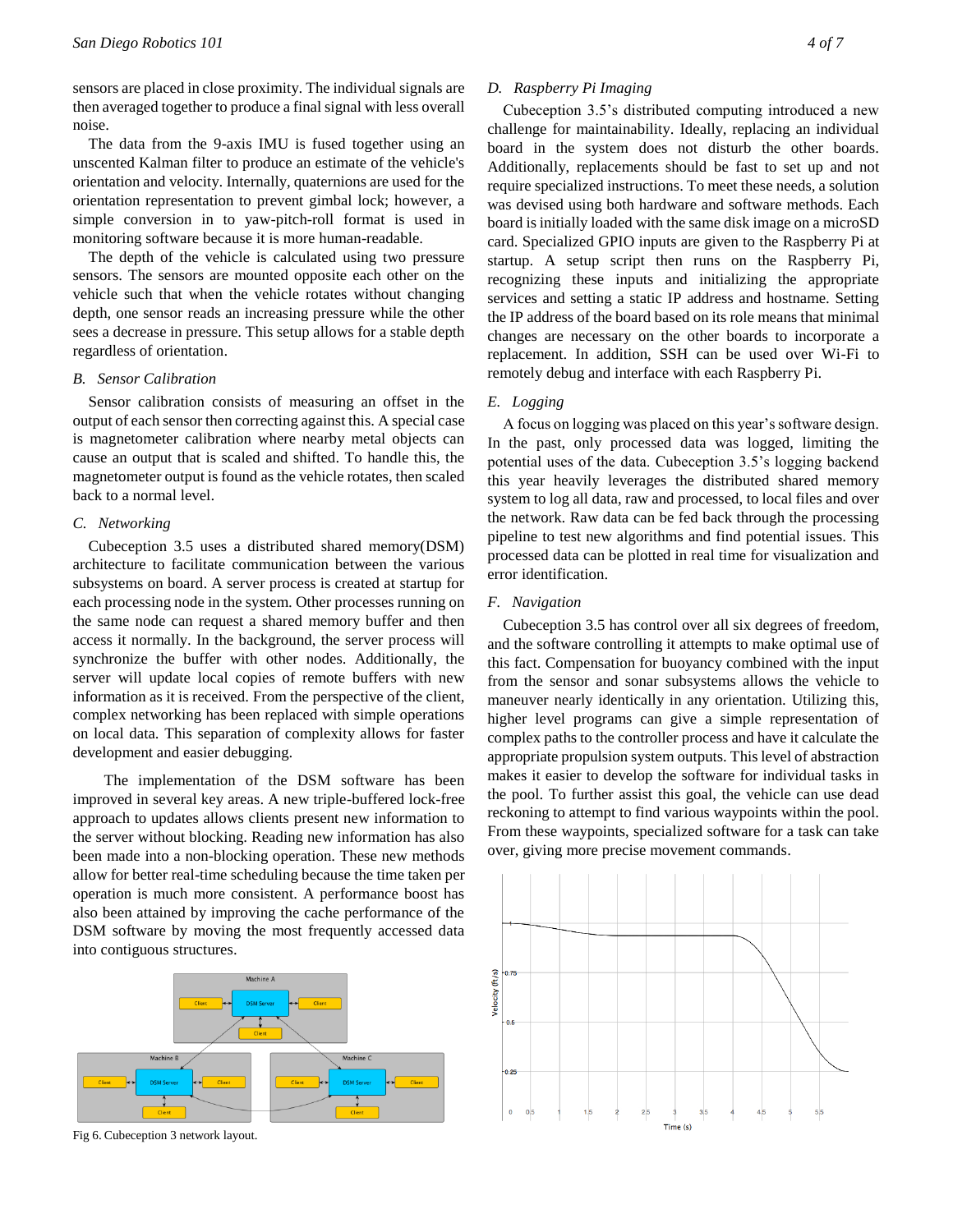Fig 7. Sample velocity over time curves for a motion profile. This demonstrates smooth acceleration and deceleration.



Fig 8. Another velocity over time curve for a motion profile.

To integrate the new physical motor layout on Cubeception 3.5, a new set of kinematic equations defining the robot's motion were derived. The focus of this work was to enhance the predictability of the system without environmental sensor intervention. Forces and torques that act on the robot can be estimated using knowledge of Cubeception 3.5's geometry and motor outputs. This precise physical model, combined with sensor inputs, allows Cubeception 3.5 to maintain a controllable state-feedback system.

#### *G. Computer Vision*

Cubeception 3.5's vision software utilizes a 5 megapixel Raspberry Pi camera connected to a Raspberry Pi 2 running OpenCV. Cubeception 3.5's modular design allows for a distinct separation of tasks. Since processing the images in real time is resource intensive, having the computer vision systems separate from the rest of the robot yields resources elsewhere for smooth operation. Due to the fault-tolerant nature of using the distributed shared memory architecture, Cubeception 3.5's other processes can continue to function without the vision system in case of an emergency.

Because the water is translucent, Cubeception 3.5 only uses computer vision as a short range maneuvering method. It is not used for long-range navigation, as many visual cues are not consistently discernible at range.

A forward-facing camera allows for detection of objects directly in front of Cubeception 3.5. The computer vision algorithm on this camera begins by averaging all the pixels to determine the hue of the background water in the image. This dynamic color-determining algorithm allows for objects in the frame to be isolated and categorized. They are put through a shape recognition algorithm to determine whether they are buoys, gates, or not of interest. From there, a contour-detection algorithm and trigonometric calculations yield how far and in which direction the objects are so Cubeception 3.5 can maneuver in an appropriate manner.

# *H. Sonar*

Utilizing the sonar board and FPGA shield board, Cubeception 3.5 is capable of performing both active and passive sonar by profiling the received samples from all 4 hydrophones, filtering out large surfaces, and detecting anomalies which can be matched to objectives by depth.

The anomalies in the time domain can be used to create ellipses representing possible object locations. Target headings and distances can be determined from the intersections of these ellipses, and this data can be used to find a pinger or supplement navigation between mission elements.

#### VI. SECONDARY VEHICLE

#### *A. Mechanical Design*

The minisub is designed to fit the required components in a small space and place the motors in optimal positions. The electronics are placed in a tube at the top of the sub. Motors are placed beside and beneath the tube. The minisub tube is made of acrylic with an aluminium back cap, while most of the assembly is made of aluminium. The mounting hardware is mostly from Actobotics, with a custom adapter plate to mount the tube and position the motors in the correct place. The vertical tube used for mounting the bottom motors is filled with lead fishing weights to act as a ballast and to reach the desired buoyancy.



Fig 9. Minisub mechanical layout.

#### *B. Propulsion*

The minisub is powered by four T100 thrusters from BlueRobotics. Two of these thrusters are located on the sides of the tube and are used for forward propulsion. The other two thrusters perpendicularly to maintain depth. The pairs of thrusters are counter-rotating to keep the sub from drifting due to rotor movements.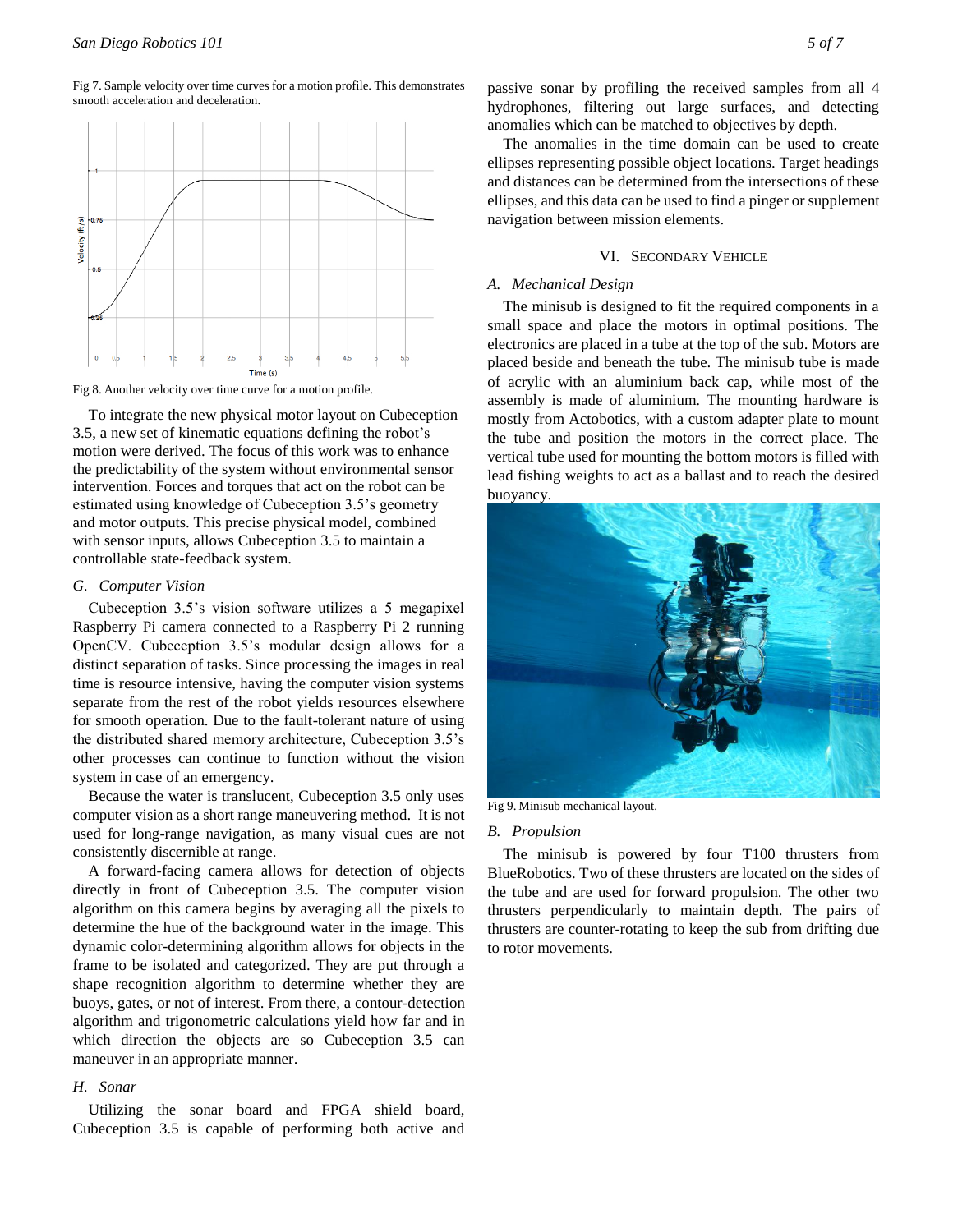



#### Fig 10. Thruster efficiency of T100.

#### *C. Electronics*

Two custom PCBs are held in the minisub's waterproof acrylic tube. One controls the minisub's power, and the other holds the digital components. The power board contains the ESCs that are used to power the motors. The logic board converts the voltage to 5v so our components can run. These components are a Teensy 3.2, a Raspberry Pi 3, gyroscope, a Bluetooth radio, servo mounted camera, and an IMU. All components are socketed and thus are removable. There are also labelled status LEDs to indicate the status of the sub, even when the radio is unreachable. Our minisub is powered by a 3 cell LiPo battery with a 4000mAh capacity. This gives the minisub enough power to run for approximately 2-4 hours.





Fig 11. Custom PCB for minisub.

# *D. Software*

The Teensy acts as a motor controller and sensor monitor. It takes short commands as an input through UART, and is capable of moving the minisub in all directions, setting a delay between actions, adjusting the vertical motor speed used for hovering, changing the position of the camera, or stopping all movement and surfacing. The software controls the depth by varying the level of thrust to achieve a set target depth. The Teensy also monitors the battery voltage and will surface and ignore all commands if the battery output voltage drops below 9.6V.

The Pi 3 sends commands to the Teensy based on images it takes through the camera unit. Along with controlling the minisub through commands sent to the Teensy, the Pi 3 keeps a log of all sensor input sent from the Teensy, along with all the pictures taken. The pictures taken are interpreted using Python's OpenCV module, which allows for basic color recognition and blob detection.

#### VII. EXPERIMENTAL RESULTS

#### *A. Sonar Simulations*

After experimenting with various hydrophone array setups in Matlab and Python simulations, the sonar subteam found that arranging three hydrophones in a linear fashion and one hydrophone offset at a right angle from the middle hydrophone allowed for reasonably accurate resolution of target headings and distances in 3D space. The obtained data suggested that sonar is best used as a way to move close enough to mission elements so that Cubeception 3.5's onboard cameras could detect colors and features more accurately. The current model is accurate at determining one dimension of the target's location better than others, so strategic placing of the hydrophone array on the vehicle allows for exceptional depth detection. After target location resolution, the type of mission involved can then be guessed based on the depth it is located at.

Initially, the sonar subteam created simulations where the simulation would calculate a grid of times for objects placed in the field of view, comparing each of those times to program input to see if an object could possibly be in that location.